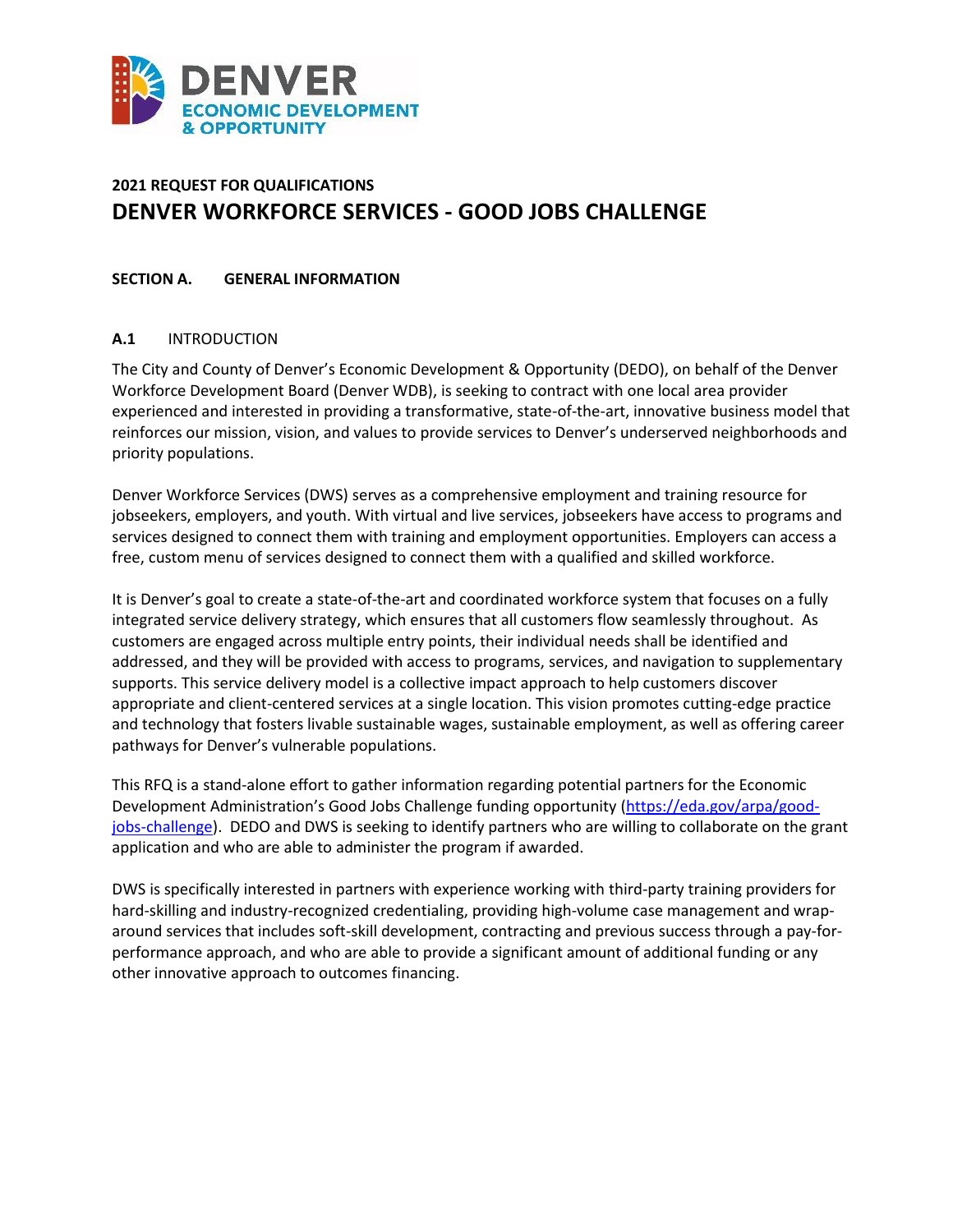### **A.2** BACKGROUND

#### Denver Economic Development & Opportunity

## DEDO is dedicated to *leading an inclusive and innovative economy for all Denver residents and neighborhoods.*

Through its operation of the Denver Workforce Centers, also known as the workforce system, DEDO serves as an employment and training resource for employers, jobseekers, veterans, and youth throughout the metro area. Denver's workforce system connects employers with a trained and ready workforce and assists jobseekers with acquiring skills needed to secure sustainable employment. Between serving and supporting employers, assisting a wide range of jobseekers, and aligning safety net services with tools for economic independence, Denver strives to balance the ongoing demand for essential services with an eye on continuously improving our customers' experience and meeting the needs of a diverse population.

Denver's workforce strategies are designed to reduce skills gaps across targeted industries with an emphasis in Construction/Skilled Trades, Education, Healthcare, Information Technology (IT), Manufacturing, Professional & Financial Services, and Retail & Hospitality, as well as all additional industries as identified in the local and regional plan to help jobseekers obtain positions that pay livable sustainable wages throughout all industries. The focus is on "stackable credentials," an approach that encourages workers with a roadmap of incremental, progressive skills that will lead to better jobs along each career path.

#### **A.3 SCHEDULE OF EVENTS**

# **2021 DENVER WORKFORCE SERVICES-GOOD JOBS CHALLENGE**

[ON-LINE APPLICATION AVAILABLE HERE](https://webportalapp.com/sp/good_jobs_challenge_rfq) 

- **RFQ ISSUED** Thursday December 30, 2021 **1:00 p.m. (MST)**
- **RESPONSE SUBMISSION DEADLINE** Tuesday January 11, 2022 **4:00 p.m. (MST)**

*Responses must be received no later than date and time listed in the Schedule of Events. Responses not submitted through the on-line application will not be considered.* 

*Individual responses will not be read in public or available for public inspection until after a determination has been made.*

*Note: Technical questions and technical support regarding the on-line application will be accepted and answered individually up to the response submission deadline listed above in the Schedule of Events. All questions regarding the RFQ must be submitted in writing by e-mail to [DEDO\\_BusinessDevelopment\\_Proposals@denvergov.org.](mailto:DEDO_BusinessDevelopment_Proposals@denvergov.org)*

#### **A.4** ELIGIBLE RESPONDENTS

Eligible respondents include:

- Governmental, educational institutions or not-for-profit organizations or agencies engaged in a public service.
- Private, for-profit organizations engaged in providing employment and training and educational opportunities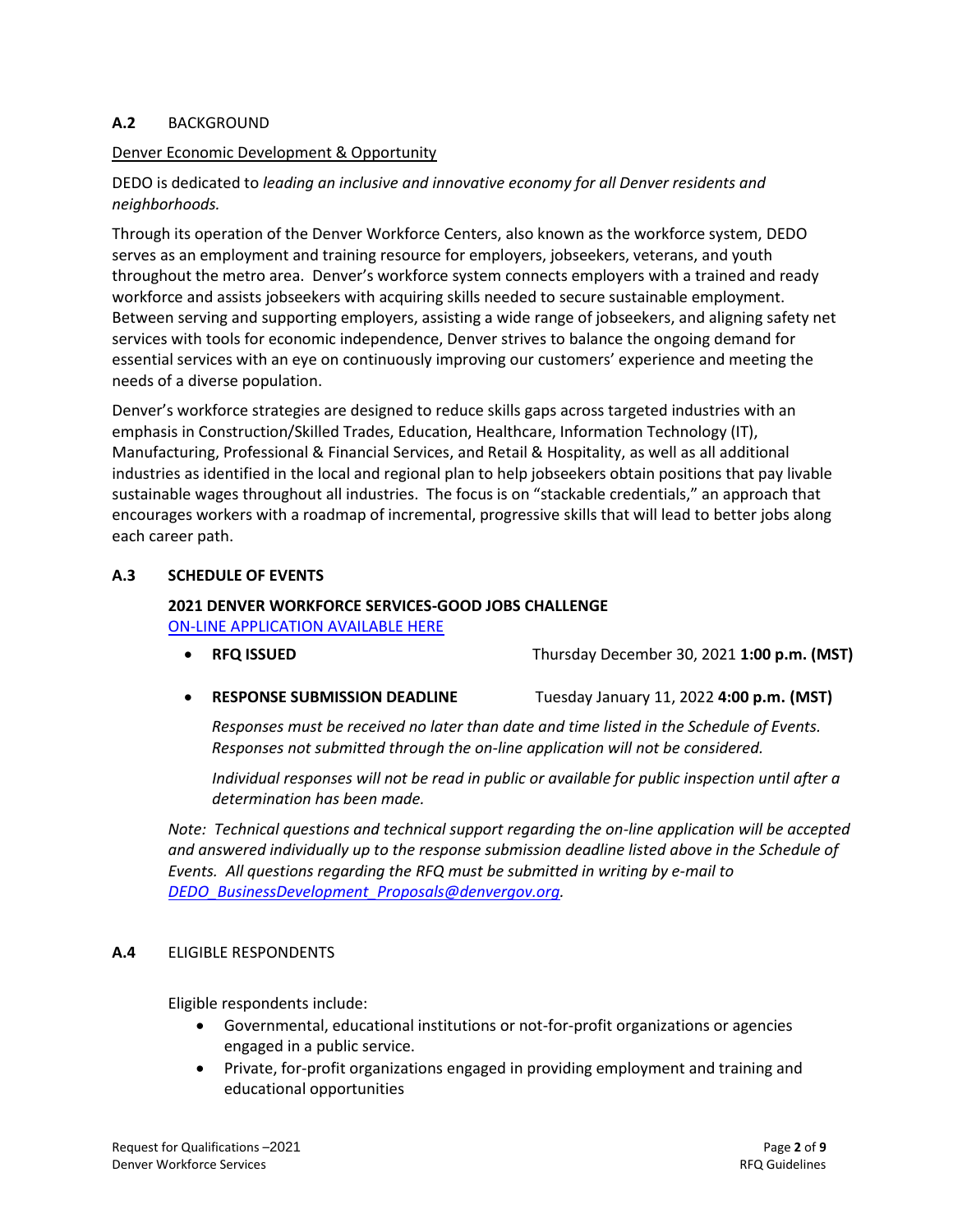- Respondents must be registered with the Colorado Secretary of State to do business in Colorado.
- Entities that are presently debarred, suspended, proposed for debarment, declared ineligible, or voluntarily excluded from participation in this transaction by any federal department or agency are not eligible.
- Response reviews and awards are contingent upon respondents being current with the city on any loan, contractual, or tax obligation as due, and in compliance with rules, regulations, and provisions of existing or past city contracts.

# **A.5** ACCEPTANCE PERIOD

Respondents agree that their responses will remain valid and that the city may accept it within 120 days of the proposal submission deadline listed above in the Schedule of Events.

# **A.6** RFQ CONDITIONS AND PROVISIONS

This response must be certified by a duly authorized official of the proposing company. The completed and certified response (together with all required attachments) must be submitted in the manner described in Section C on or before the time and date in Section A.3.

All participating respondents, by their certification hereunder, shall agree to comply with all of the conditions, requirements, and instructions of this RFQ as stated or implied herein. Any alteration, erasure, or interlineation by the Respondent in this RFQ shall constitute cause for rejection by the DEDO. Should the City omit anything from this RFQ which is necessary to a clear understanding of the work, or should it appear that various instructions are in conflict, then the proposer shall secure written instructions from the DEDO.

All respondents are required to complete all information requested in this RFQ. Failure to do may result in the disqualification of the response.

The city reserves the right to postpone or cancel this RFQ, or reject all responses, if in its judgment it deems it to be in the best interest of the city to do so.

The city reserves the right to waive any technical or formal errors or omissions and to reject any and all response(s), or to award a contract for the items hereon, either in part or whole, if it deems it to be in the best interests of the city to do so.

The successful respondent will be in complete compliance with all specifications, terms, and conditions of this RFQ as outlined above. The city shall have the right to inspect the facilities and equipment of the successful respondent to ensure such compliance.

The city shall not be liable for any costs incurred by the respondent in the preparation of responses or for any work performed in connection therein.

# **A.7** GRATUITIES AND KICKBACKS

It shall be a breach of ethical standards for any person to offer, give, or agree to give any employee or former employee (within six months of termination from City employment), or for any employee or former employee (within six months of termination from City employment) to solicit, demand, accept, or agree to accept from another person, a gratuity or an offer of employment in connection with any decision, approval, disapproval, recommendation, preparation of any part of a program requirement or a purchase request, influencing the content of any specification or procurement standard, rendering of advice, investigation, auditing, or in any other advisory capacity in any proceeding of application, request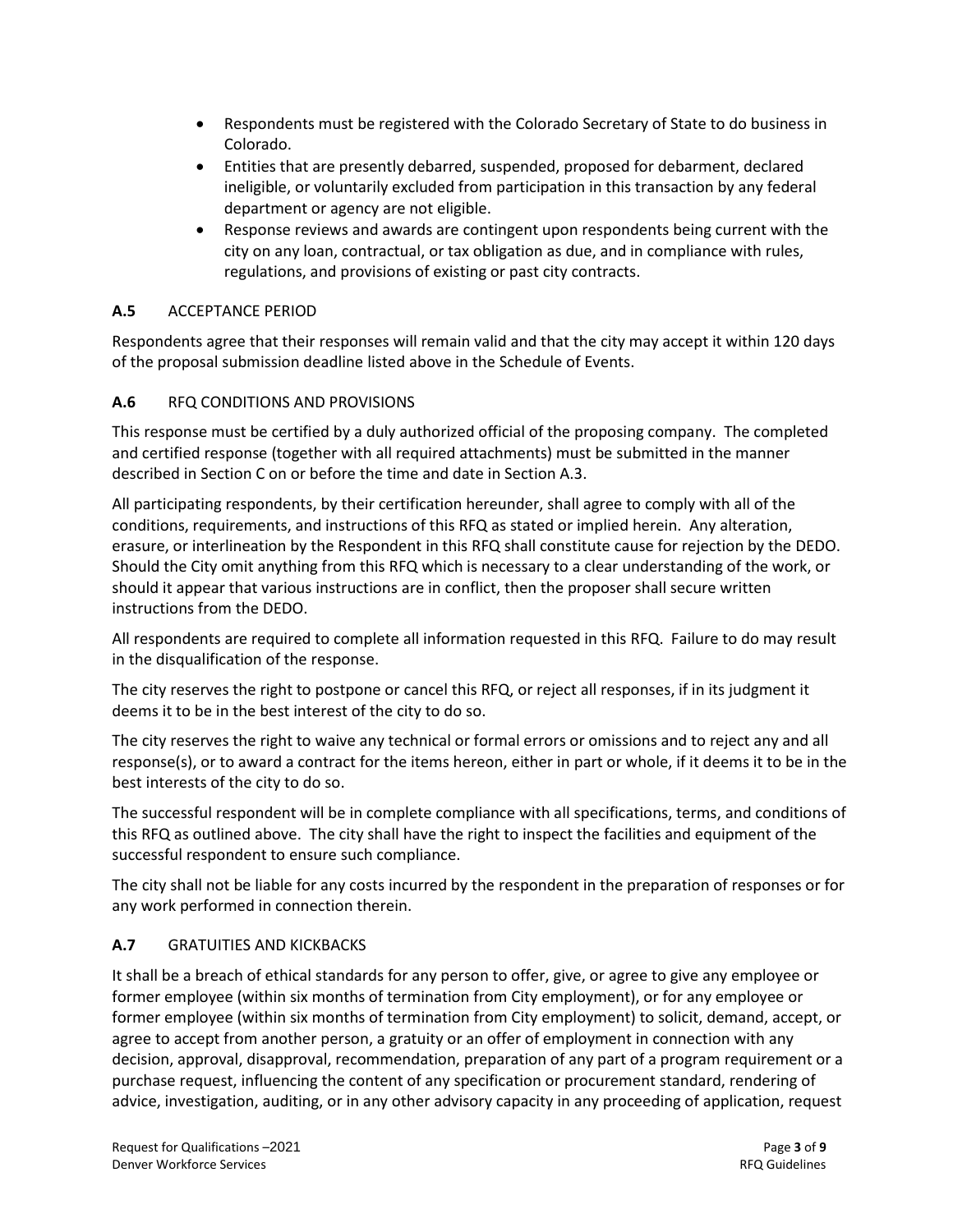for ruling, determination, claim or controversy, or other particular matter, pertaining to any program requirement or a contract or subcontract, or to any solicitation or response therefore.

It shall be a breach of ethical standards for any payment, gratuity, or offer of employment to be made by or on behalf of a subcontractor under a contract to the prime proposer or higher tier subcontractor or any person associated therewith, as an inducement for the award of a subcontract or order. If any gratuities or kickbacks are offered or tendered to any City and County of Denver employee, the response shall be disqualified and shall not be reinstated.

# **A.8** EVALUATION

All responses will be reviewed by an evaluation committee comprised of the DEDO/Denver WDB, DEDO staff and additional evaluators with subject matter expertise. All data and information from the respondent must be submitted as described in section A.3 above. No additional information, documents or inquiries pertaining to the response submittal will be considered during the selection process. The evaluation committee will check responses against the required criteria. Responses not meeting all criteria will not be considered for review.

The evaluation committee will determine which of the responses will provide the best value to the City, based on the responses to Section C.

Describe the criteria that respondents will be assessed against by the review committee. The criteria may include:

- Years of experience in the field
- Experience and success with the type of project specified in the RFQ
- Proven capacity to deliver the project requirements on time and on budget
- Experience and success with pay-for-performance contracting
- Ability to attract additional funds to further support project
- Proven capacity to partner with  $3^{rd}$  party training providers for industry-recognized credentialling
- Proven capacity to serve a high volume of customers while providing wrap-around and supportive services

## **A.9** DECISIONS

Based upon the information provided by the respondents, the evaluation committee will evaluate responses. The evaluations will be ranked according to scores and proposed services, and recommendations forwarded to DEDO Senior Management for review and approval.

Qualified respondents may be invited to enter into an agreement with the City or be provided with a copy of the RFP if one is issued. Any award(s) because of these responses shall be contingent upon the execution of an appropriate contract.

## **A.10** ANTICIPATED FUNDING AND PERIOD OF PERFORMANCE

If awarded the maximum proposed amount submitted for the Good Jobs Challenge application, DEDO/DWD anticipates that total funding of **up to \$5,000,000 over a 36-month period of performance** will be available for contract/s. Funding for this RFQ is expressly contingent upon USEDA grant award, and upon final budget approval of the U.S. Congress, written authorization from CDLE, and approval by the Mayor and Denver City Council. The city, DEDO and the Denver WDB reserve the right to negotiate the final contracts.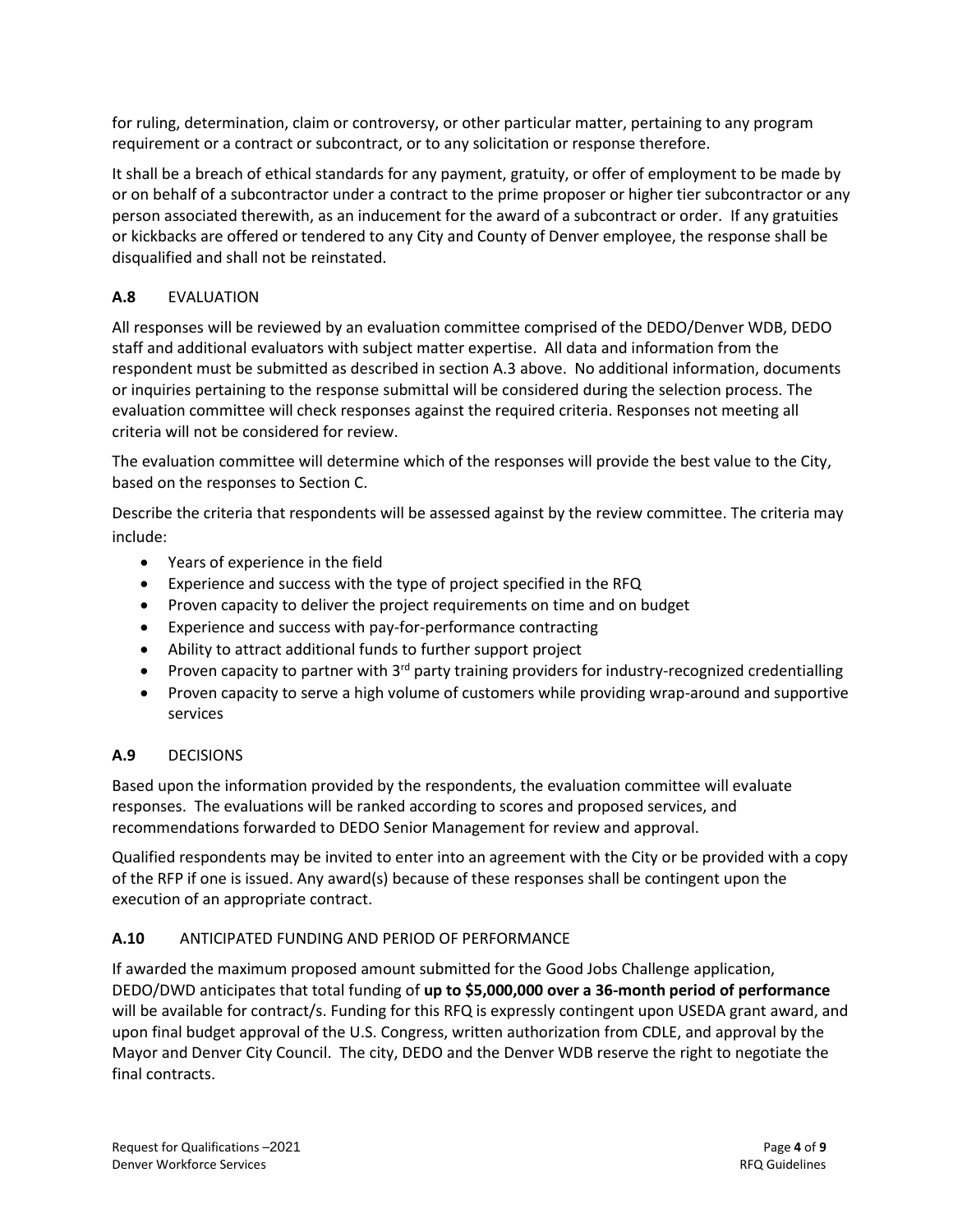The DEDO/Denver WDB may award funding to one entity that demonstrate an ability to effectively deliver and manage services as described within this RFQ at the best value. Agreements are anticipated to have terms effective July 1, 2022, through June 30, 2025.

# **A.11** DISCLOSURE OF CONTENTS OF RESPONSES

All responses become a matter of public record and shall be regarded as Public Records, with the exception of those specific elements in each response which are designated by the respondent as Business or Trade Secrets and plainly marked "Trade Secrets," "Confidential," "Proprietor,", or "Trade Secret." Items so marked shall not be disclosed unless disclosure is otherwise required under the Colorado Open Records Act (CORA). If such items are requested under the CORA, the city will use reasonable efforts to notify the proposer, and it will be the responsibility of the proposer to seek a court order protecting the records, and to defend, indemnify, and hold harmless the city from any claim or action related to the city's non-disclosure of such information.

### **SECTION B: SERVICES**

General Good Jobs Challenge Grant Information

The Economic Development Administration's (EDA) Good Jobs Challenge (https://eda.gov/arpa/goodjobs-challenge) will fund projects within the following three phases, as applicable to regional needs:

- System Development Help establish and develop a regional workforce training system comprised of multiple sector partnerships
- Program Design Develop the skills training curriculum and materials, and secure technical expertise needed to train workers
- Program Implementation Implement non-construction projects needed to provide workforce training and connect workers with quality jobs, including wrap-around services

#### **Metro Denver's Work4 Grant:**

- Work4Health
- Work4Aviation
- Work4Aerospace
- \$25 million
- 36-month period of performance
- 2,700 individuals served across Metro Denver

#### **Metro Denver Regional Partnership:**

- Denver Workforce Services
- Arapahoe/Douglas Works
- Jefferson County Business and Workforce Center
- Adams County Workforce and Business Center

#### **Industries of Focus:**

- Healthcare
- **Aviation**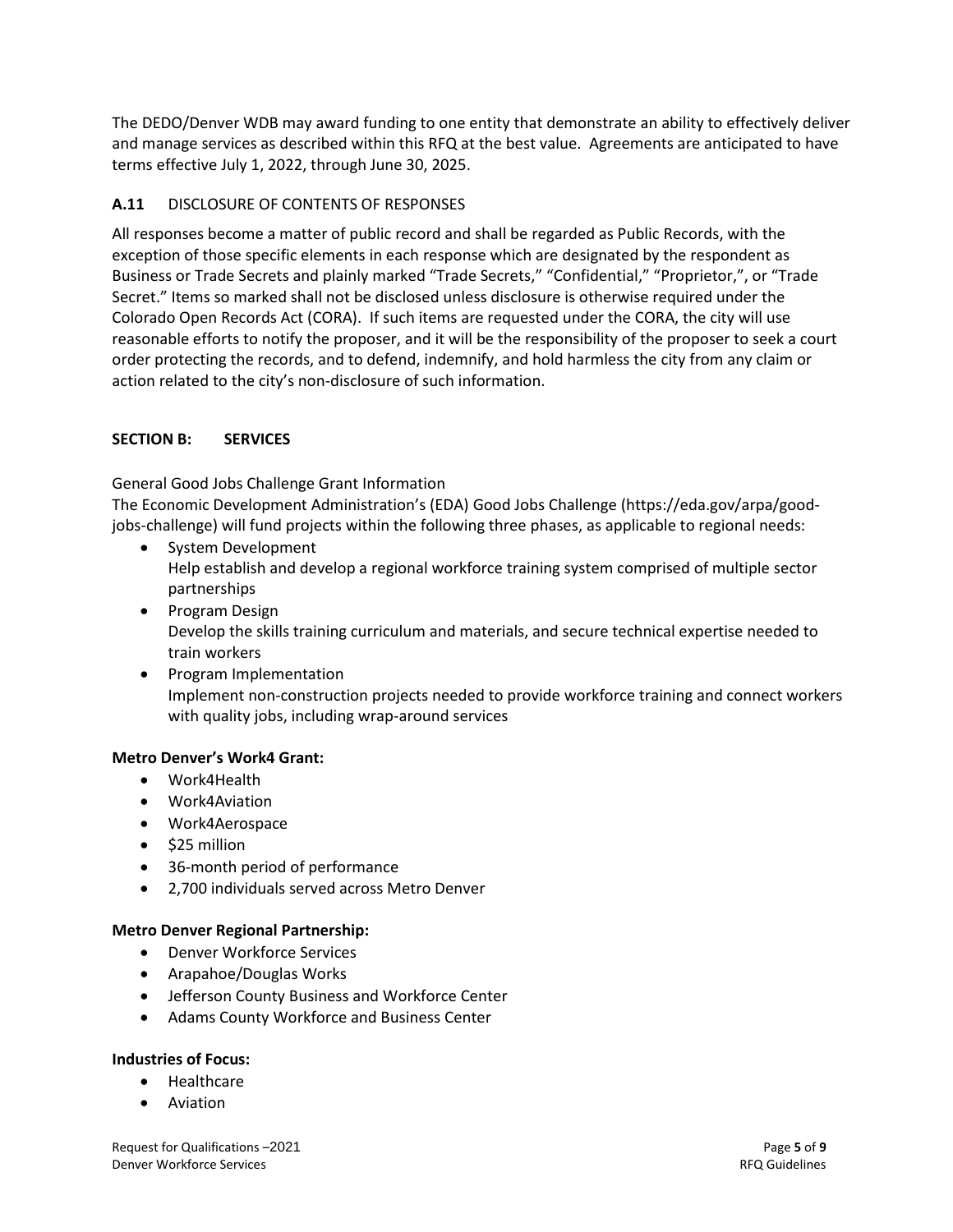• Aerospace

### **Approach**

Employment and training activities in all 4 industries will be driven by their respective Sector Partnerships, which is a group of committed employers from a similar industry, who come together on a regular basis to collectively address issues that are barriers to individual business and overall industry growth.

Through these Sector Partnerships, employers will identify skills gaps and workforce pipeline needs, and the Local Area service network will work directly with the training providers to identify a preferred training network for each industry, with a focus on cohort-based training. Furthermore, the Local Areas will identify the network of community-based organizations, non-profits and resource providers that will act as the referral pipeline for underserved populations and areas across Metro Denver.

In collaboration with the other three workforce Local Areas, Denver, through a contracted partner that may be selected through this RFQ process, will be responsible for the enrollment, case management, training, placement and retention to at least 675 jobseekers over a 36-month period of performance, and contracted through a pay-for-performance approach.

The contracted partner will need to work directly with a large network of 3<sup>rd</sup>-party training providers to allow customers access to industry-recognized credentialing and upskilling opportunities as directed by the industry Sector Partnerships. In parallel with the hard-skilling activities, the contracted partner will also need to provide wrap-around and supportive services that support the enrollment and completion of education and training activities, as well as employment placement and retention. Furthermore, the contracted partner will be required to track and report all grant activities through DEDO's chosen system of record and will be required to participate in all grant audits and activities.

#### **SECTION C. SUBMISSION REQUIREMENTS**

#### **C.1 SUBMISSION OF RESPONSES**

The questions included in the following sections are included in the on-line application. Responses to these items must be included within the appropriate spaces provided in the on-line application. **Responses that are not submitted through the on-line application will not be accepted**.

## **C.2 RESPONSE REQUIREMENTS**

- A. Project Name \*
- B. Please briefly describe the project \*
- C. Requested Grant Amount \*
- D. A statement of interest and qualifications
- E. A resume outlining the respondent's experience, the experience of key team members and a response to the qualification review criteria
- F. Evidence of successful outcomes through a pay-for-performance approach showing customer volume and metrics
- G. If applicable, proof of additional funds that may be brought to the project
- H. Three professional letters of reference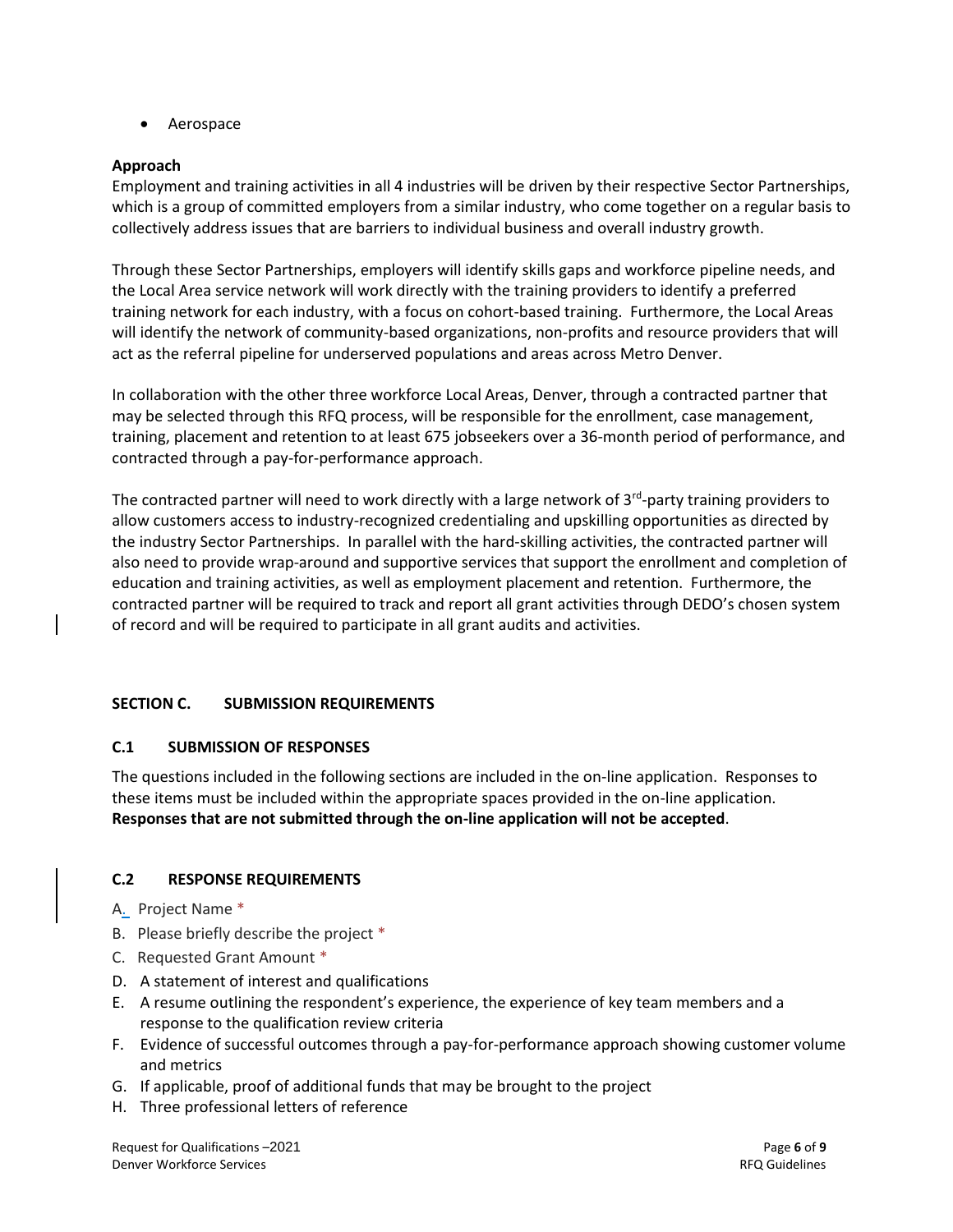# **SECTION D:** ADDITIONAL REQUIRED INFORMATION

**All submitted responses** will require the items listed below before entering a contract with the City and County of Denver.

Upon conclusion of its selection process, the city may invite one or more of the successful respondents to execute an agreement with the city for the provision of the services required. The city reserves the right to contemporaneously negotiate the final terms of the proposed contract with one or more of the highest rated responsive respondents. All respondents are strongly advised to seek legal counsel related to the preparation and execution of any such agreement and the city reserves the right to modify any term or condition of the proposed agreement and to add, delete or modify terms and conditions as deemed necessary, prior to execution of a final agreement. If the city is unable to reach an agreement as to final contract terms with any selected respondent, the city expressly reserves the right to terminate negotiations and enter contract negotiations with one or more of the other ranked finalists.As the best interests of the city may appear in the city's sole judgement, the city reserves the right to reject any or all proposals at any time during this selection process or terminate, cancel, or modify this selection process.

# **D.1 IRS FORM W-9**

A copy of the respondents current IRS Form W-9 available fro[m http://www.irs.gov/pub/irs-pdf/fw9.pdf.](http://www.irs.gov/pub/irs-pdf/fw9.pdf)

# **D.2 DUNS NUMBER AND SAM REGISTRATION**

All contractors receiving Federal funds must be registered in the System for Award Management Database [\(www.sam.gov\)](http://www.sam.gov/). This requires a Data Universal Numbering System (DUNS) Number. Dun & Bradstreet issues unique nine-digit DUNS Numbers without charge for all businesses required to register with the US Federal government for contracts or grants. Please see [http://www.dnb.com/get-a-duns](http://www.dnb.com/get-a-duns-number.html)[number.html](http://www.dnb.com/get-a-duns-number.html) for more information.

# **D.3 CERTIFICATE OF GOOD STANDING FROM SECRETARY OF STATE**

Responding organizations must be registered with the Secretary of State's office **PRIOR TO** entering a contract with the city. This can be obtained from the Secretary of State's website: [http://www.sos.state.co.us/biz/BusinessEntityCriteria.do.](http://www.sos.state.co.us/biz/BusinessEntityCriteria.do)

## **D.4 AUDITED FINANCIAL STATEMENTS**

All respondents must provide financial statements for the two most recent fiscal years; audited financial statements are preferred. If financial statements are not available, the proposer's most recent federal tax returns must be submitted and will be kept confidential.

## **D.5 ORGANIZATION BUDGET**

All respondents must provide current the fiscal year budget for the applicant organization.

# **D.6 LOBBYING CERTIFICATION**

All respondents must include certification that no funds have been paid by or on behalf of the applicant organization to influence funding decisions regarding this RFP.

# **D.7 DRUG-FREE WORKPLACE CERTIFICATION**

All respondents must include certification that the applicant organization will provide a drug-free workplace in compliance with the Drug-Free Workplace Act.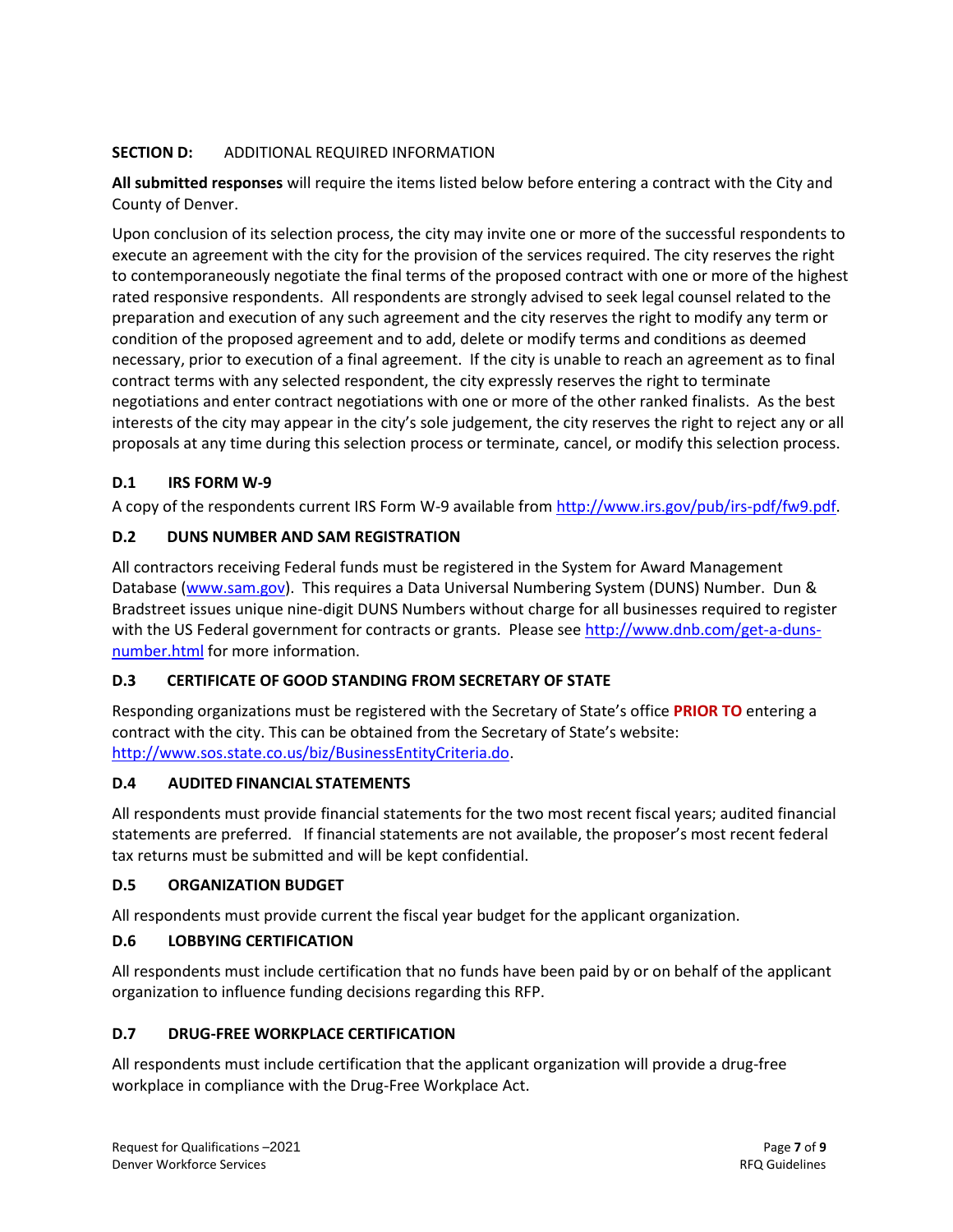## **D.8 DIVERSITY AND INCLUSIVENESS IN CITY SOLICITATIONS INFORMATION REQUEST FORM**

### **Definitions**

*Diversity***:** Diversity refers to the extent to which a contractor/consultant has people from diverse background or communities working in its organization at all levels, is committed to providing equal access to business opportunities and achieving diversity in procurement decisions for supplies, equipment, and services, or promotes training and technical assistance to diverse businesses and communities such as mentoring and outreach programs and business engagement opportunities.

*Inclusiveness***:** Inclusiveness, for purposes of Executive Order No. 101, includes the extent to which a contractor/consultant invites values, perspectives and contributions of people from diverse backgrounds and integrates diversity into its hiring and retention policies, training opportunities, and business development methods to provide an equal opportunity for each person to participate, contribute and succeed within the organization's workplace. Inclusiveness also includes the extent to which businesses have an equal opportunity to compete for new business opportunities and establish new business relationships in the private and public sector.

All proposals must include the city's "Diversity and Inclusiveness in City Solicitations Information Request Form." Responders are requested to state whether you have a diversity and inclusiveness program for employment and retention, procurement and supply chain activities, or customer service and provide the additional information requested on the form. The information provided on the Diversity and Inclusiveness in city Solicitations Information Request Form will provide an opportunity for city contractors/consultants to describe their own diversity and inclusiveness practices. Contractors/consultants are not expected to conduct intrusive examinations of its employees, managers, or business partners to describe diversity and inclusiveness measures; rather, the city simply seeks a description of the contractor/consultant's current practices, if any.

Diversity and Inclusiveness information provided by city contractors/consultants in response to city solicitations for services or goods will be collated, analyzed, and made available in reports consistent with Executive Order No. 101. However, no personally identifiable information provided by or obtained from contractors/consultants will appear in such reports.

**The "Diversity and Inclusiveness in City Solicitations Request Form" must be included with RFP response. Failure to submit this form as instructed will render the proposal non-responsive and as such will not be considered.**

## **D.9 CERTIFICATES OF INSURANCE**

Certificates of Insurance evidencing the following coverage required of all city contractors:

- Commercial General Liability: \$1,000,000 per occurrence, \$1,000,000 for each personal and advertising injury claim, \$2,000,000 products and completed operations aggregate, \$2,000,000 policy aggregate
	- $\circ$  Sexual Abuse and Molestation Exclusion: All contractors working with youth and/or a vulnerable population also require sexual abuse and molestation coverage as a part of the contractor's commercial general liability policy, therefore the policy cannot exclude such coverage and the Certificate of Insurance must state as such.
- Business Auto Liability: \$1,000,000 combined single limit
- Workers Compensation: \$100,000 per occurrence for each bodily injury claim, \$100,000 per occurrence for each bodily injury caused by disease claim, and \$500,000 aggregate for all